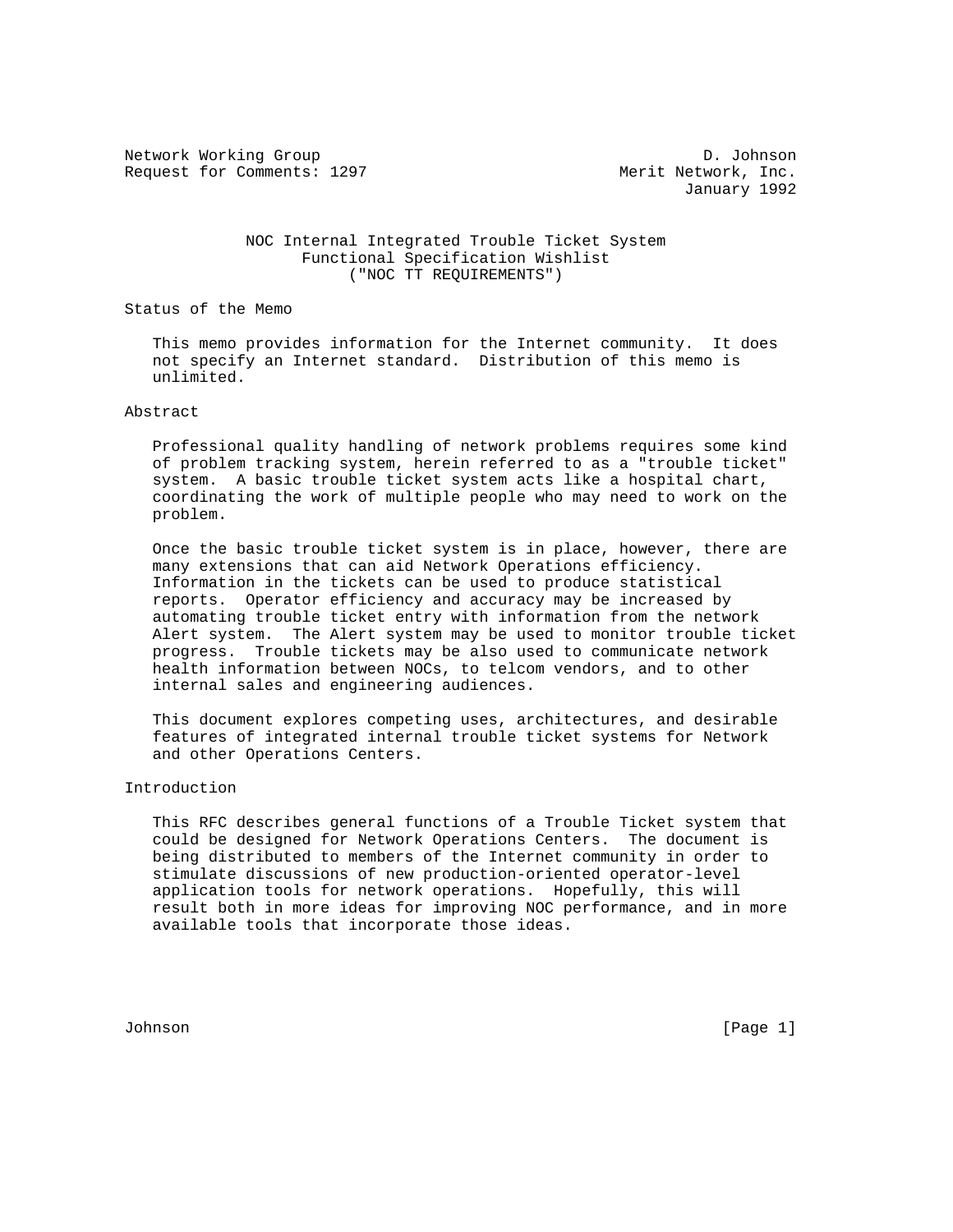# PURPOSES OF A NOC TROUBLE TICKET SYSTEM

 A good Network Operations Trouble Ticket System should serve many purposes:

 1) SHORT-TERM MEMORY AND COMMUNICATION ("Hospital Chart"). The primary purpose of the trouble ticket system is to act as short term memory about specific problems for the NOC as a whole. In a multi-operator or multi-shift NOC, calls and problem updates come in without regard to who worked last on a particular problem. Problems extend over shifts, and problems may be addressed by several different operators on the same shift. The trouble ticket (like a hospital chart) provides a complete history of the problem, so that any operator can come up to speed on a problem and take the next appropriate step without having to consult with other operators who are working on something else, or have gone home, or are on vacation. In single-room NOCs, an operator may ask out loud if someone else knows about or is working on a problem, but the system should allow for more formal communication as well.

 2) SCHEDULING and WORK ASSIGNMENT. NOCs typically work with many simultaneous problems with different priorities. An on-line trouble ticket system can provide real time (or even constantly displayed and updated) lists of open problems, sorted by priority. This would allow operators to sort their work at the beginning of a shift, and to pick their next task during the shift. It also would allow supervisors and operators to keep track of the current NOC workload, and to call in and assign additional staff as appropriate.

 It may be useful to allow current priorities of tickets change according to time of day, or in response to timer alerts.

 3) REFERRALS AND DISPATCHING. If the trouble ticket system is thoroughly enough integrated with a mail system, or if the system is used by Network Engineers as well as Network Operators, then some problems can be dispatched simply by placing the appropriate Engineer or Operator name in an "assigned to" field of the trouble ticket.

 4) ALARM CLOCK. Typically, most of the time a trouble ticket is open, it is waiting for something to happen. There should almost always be a timer associated with every wait. If a ticket is referred to a phone company, there will be an escalation time before which the phone company is supposed to call back with an update on the problem. For tickets referred to remote site personnel, there may be other more arbitrary timeouts such as

Johnson [Page 2]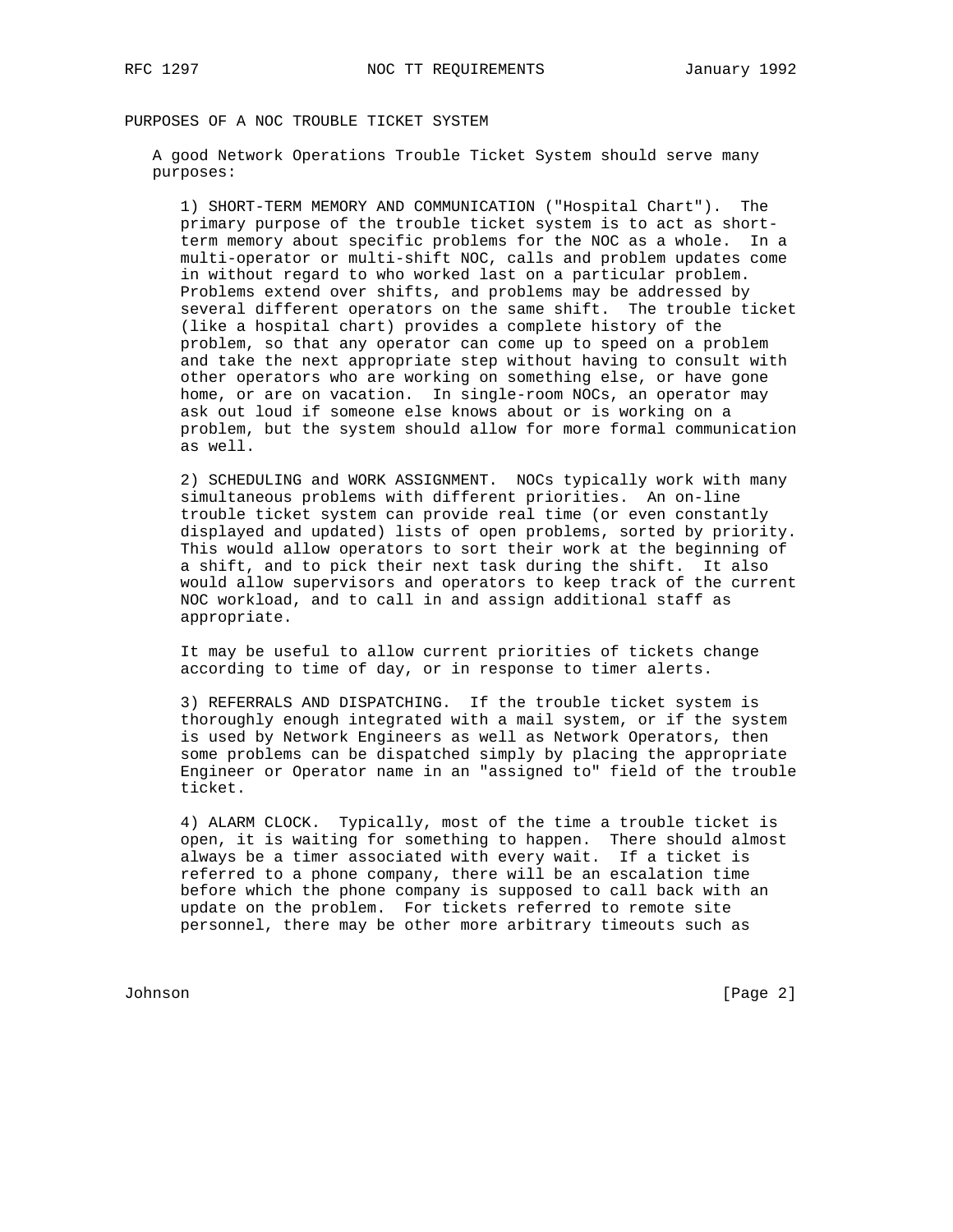"Monday morning". Tickets referred to local engineers or programmers should also have timeouts ("Check in a couple of days if you don't hear back from me"). A good trouble ticket system will allow a timeout to be set for each ticket. This alarm will generate an alert for that ticket at the appropriate time. Preferably, the system should allow text to be attached to that timer with a shorthand message about what the alert involves ("Remind Site: TT xxx") (The full story can always be found by checking the trouble ticket). These alerts should feed into the NOC's standard alert system.

 The Alarm Clock can also assist (or enforce!) administrative escalation. An escalation timer could automatically be set based on the type of network, severity of the problem, and the time the outage occurred.

 5) OVERSIGHT BY ENGINEERS AND CUSTOMER/SITE REPRESENTATIVES. NOCs frequently operate more than one network, or at least have people (engineers, customer representatives, etc) who are responsible for subsets of the total network. For these individual representatives, summaries of trouble tickets can be filtered by network or by node, and delivered electronically to the various engineers or site representatives. Each of these reports includes a summary of the previous day's trouble tickets for those sites, a listing of older trouble tickets still open, and a section listing recurrent problems. These reports allow the site reps to keep aware the current outages and trends for their particular sites. The trouble ticket system also allows network access to the the details of individual trouble tickets, so those receiving the general reports can get more detail on any of their problems by referencing the trouble ticket number.

 6) STATISTICAL ANALYSIS. The fixed-form fields of trouble tickets allow categorizations of tickets, which are useful for analyzing equipment and NOC performance. These include, Mean Time Between Failure and Mean Time to Repair reports for specific equipment. The fields may also be of use for generating statistical quality control reports, which allow deteriorating equipment to be detected and serviced before it fails completely. Ticket breakdowns by network a NOC costs to be apportioned appropriately, and help in developing staffing and funding models. A good trouble ticket system should make this statistical information in a format suitable for spreadsheets and graphics programs.

 7) FILTERING CURRENT ALERTS. It would be possible to use network status information from the trouble ticket system to filter the alerts that are displayed on the alert system. For instance, if node XXX is known to be down because the trouble ticket is

Johnson [Page 3]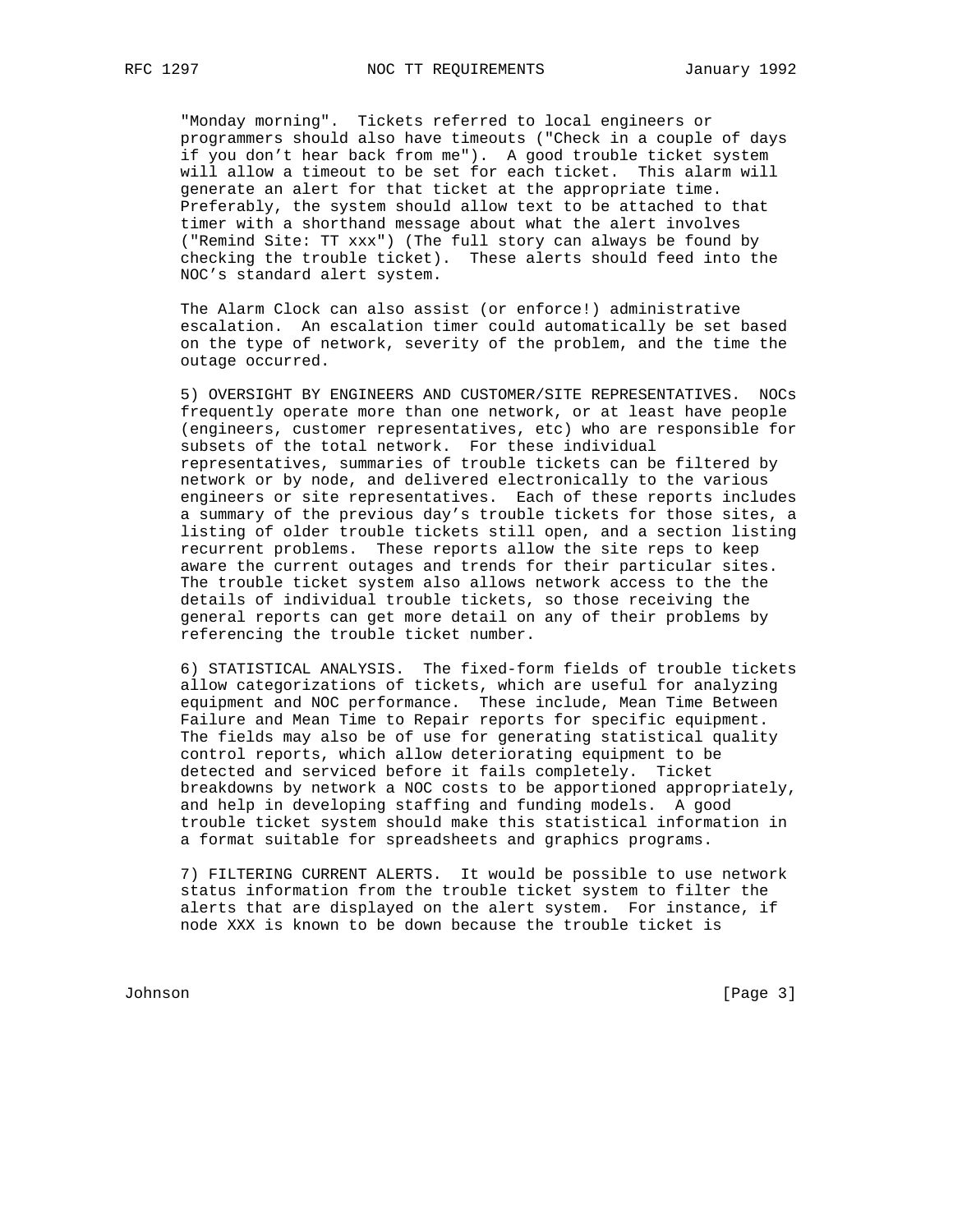currently open on it, the alert display for that node could automatically be acknowledged. Trouble tickets could potentially contain much further information useful for expert system analysis of current network alert information.

 8) ACCOUNTABILITY ("CYA"), FACILITATING CUSTOMER FOLLOW-THROUGH, AND NOC IMAGE). Keeping user-complaint tickets facilities the kind of follow through with end-users that generates happy clients (and good NOC image) for normal trouble-fixing situations. But also, by their nature, NOCs deal with crises; they occasionally find themselves with major outages, and angry users or administrators. The trouble ticket system documents the NOC's (and the rest of the organization's) efforts to solve problems in case of complaints.

FIXED FIELDS, FREE-FORM FIELDS, and TT CONFIGURATION

 Information in trouble tickets can be placed in either fixed or freeform fields. Fixed fields have the advantage that they can be used more easily for searches. A series of fixed fields also acts as a template, either encouraging or requiring the operators to fill in certain standard data. Fixed fields can facilitate data verification (e.g., making sure an entered name is in an attached contacts database, or verifying that a phone number consists of ten numeric characters). Fixed fields are also appropriate for data that is automatically entered by the system, such as the operator's login id, the name of the node that was clicked on if the trouble ticket is opened via an alert tool, or names and phone numbers that are automatically entered into the ticket based on other entries (e.g., filling in a contact name and phone based on a machine name).

 Unfortunately, fixed fields work best where the problem-debugging environment is uniform, well-understood, and stable; that is, trouble tickets work best when their fields are well tailored to the specific problem at hand. It is easy to set up a large number of fields (or even required fields) that are irrelevant to a given problem; this slows down and confuses the operators. Adding structure and validity checking to a field tends to make the data more consistent and reliable, but it also tends to force the operators into longer procedures like menus to get the get the data accepted by the system. It also forces there to be more maintenance on those verification systems (adding new entries as they become new legal options), and in some ways it reduces the accuracy of the system by forcing operators to choose "canned" or authorized responses that may not always represent the situation accurately. Where statistical operational reports are a primary purpose of the trouble ticket system, several fixed fields may be appropriate. If the primary intent of the system is to keep notes for individual problems and to facilitate

Johnson [Page 4]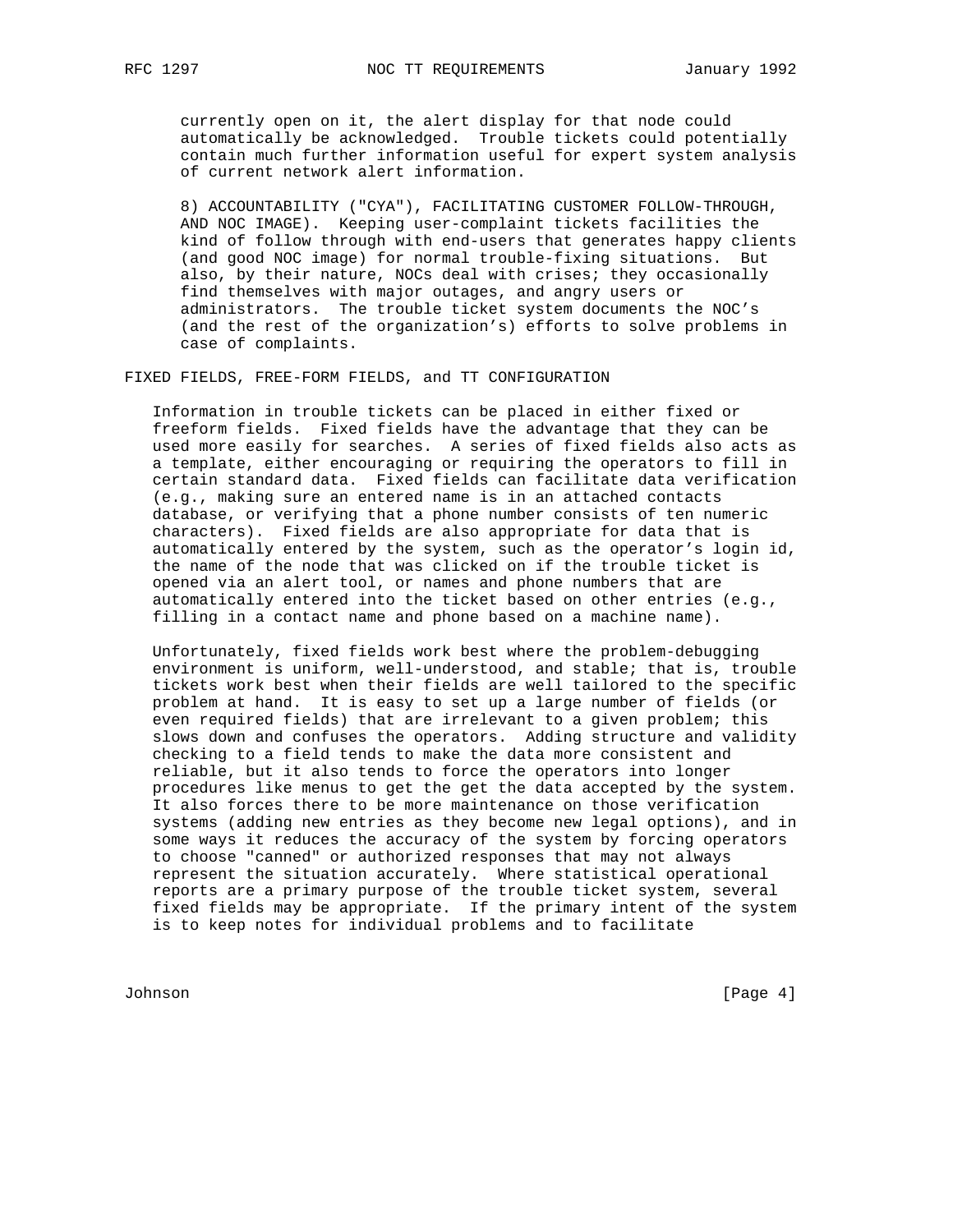communication between operators, then fixed fields may tend to be a hindrance. One reasonable guideline would be that fixed fields are used ONLY where they are automatically filled in by the larger system, or where the information in that field is explicitly used in a report or standard search procedure.

 Because of this close relationship between the structure of the ticket and the problem to be solved, it is very very useful to be able to define different ticket types for different classes of problems. This becomes even more true for those many NOCs whose staff are responsible for other types of operations: mainframe operations, workstation administration, help desk functions, or any of the other real-time response functions. Network operations to justify the expense of an operations center. This kind of operation makes economic sense, and is becoming more prevalent. In these kinds of situations it is vital that the same tools that are used for network operations also be available for the other operations. This means that the trouble ticket configurations need to be modifiable by local staff. Commercial RDBMS forms builder and report generator packages and "fourth-generation languages" offer a good start at this, although it is sometimes difficult to integrate full trouble ticket functionality through these systems.

## TROUBLE TICKET STRUCTURE

 1) HEADERS. Inevitably, a trouble ticket begins with a number of fixed fields. These generally include:

 Time and Date of problem start. Initials or signon of the operator opening the ticket. Severity of the problem (possibly separating the "customer severity" and the "NOC priority", since these could be different). A one-line description of the problem for use in reports.

 There can be many other fixed fields for specific purposes. There may also be different kinds of tickets for different problems, where the ticket format differs mainly in fixed fields. These include:

 Who reported the problem? (Name, organization, phone, email address) Machine(s) involved. Network involved (for multi-network NOCs). User's machine address. Destination machine address. Next Action. Time and date for alarm on this ticket. Who should the ticket be dispatched to? Ticket "owner" (one person designated to be responsible overall).

Johnson [Page 5]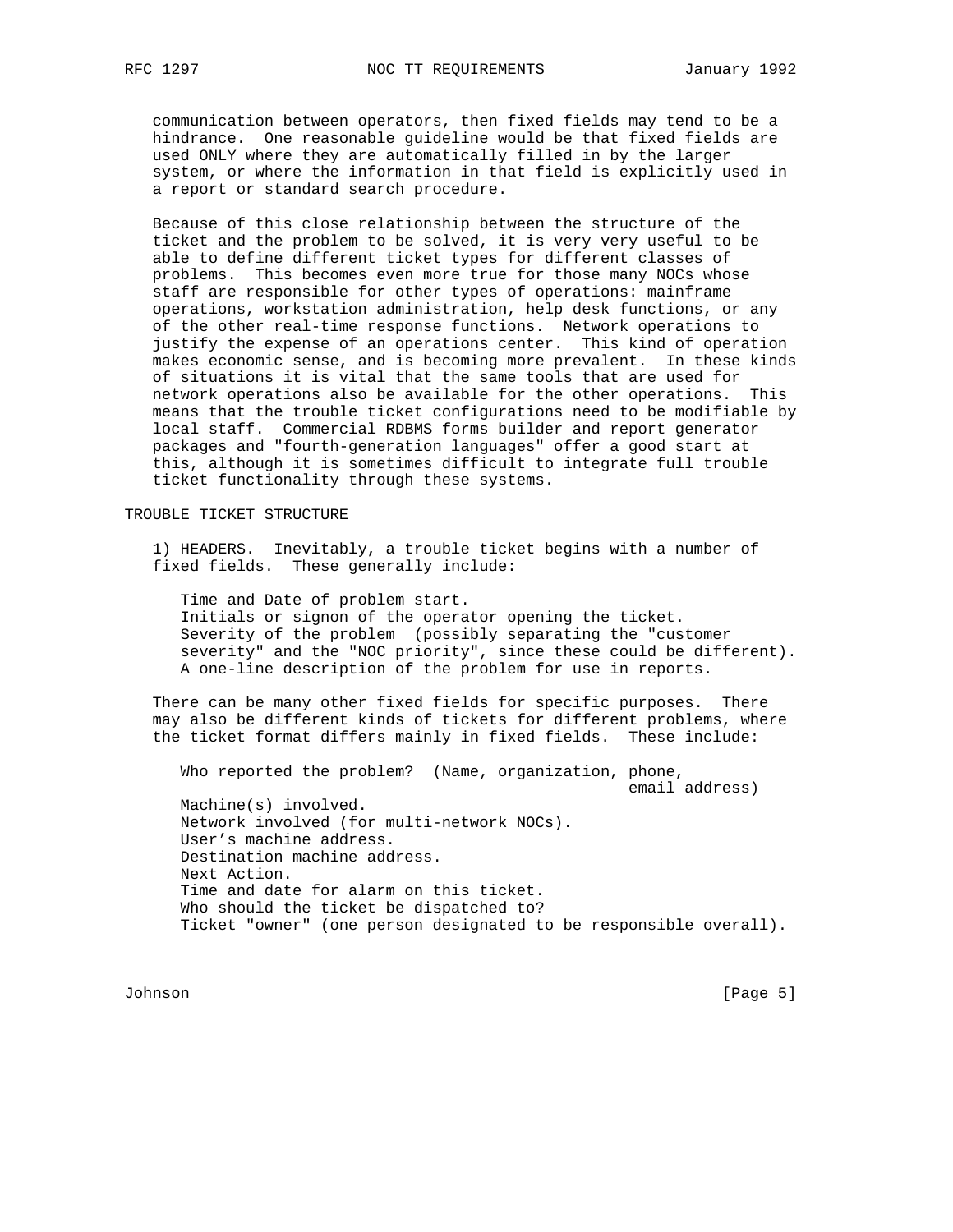2) INCIDENT UPDATES. The main body of trouble tickets is usually a series of freeform text fields. Optimally, each of these fields is automatically marked with the time and date of the update, and with the signon of the operator making the update. Since updates are frequently recorded sometime after the problem is fixed, however, it is useful to allow the operators to override the current time stamp with the time the update was actually made. (In some implementations, both times will be kept internally).

 The first incident update usually is a description of the problem. Since the exact nature of the problem is usually not known when the ticket is first opened, this description may be complex and imprecise. For problems that are reported by electronic mail, it is useful to be able to paste the original message in the ticket, particularly if it contains cryptic or extensive information (such as a user's traceroute output). At least one such arbitrarily-long freeform field seems necessary to contain this kind of output, although it is better to allow arbitrarily long messages at any stage (e.g., so future complex messages can also be archived in the ticket).

 Subsequent update fields may be as simple as "Called site; no answer". Some systems allow these kinds of updates to be coded in fixed fields; most use freeform text.

 There should always be an indication of what the next action for this ticket ought to be. Again, this may be implemented as a special fixed field, or by convention of using the last line of text.

 Advanced systems may also need a facility to allocate the amount of time a ticket is open between multiple sources. A serious NOC will want to use its trouble ticket system to statistically track its performance on responding to problems. (e.g., Mean Time Between Failure and Mean Time To Repair reports). Frequently, though, repairs are stopped at the customer's request. ("It's not that important a machine and I don't feel like coming in--can you defer it until Monday Morning?"). In these cases the ticket needs to remain open, but there needs to be a notation that the ticket is now in "customer time" rather than "NOC time". The durations of "customer time" need to be excluded from MTBF and MTTR reports. Complicated repairs could move back and forth between "NOC time" "customer time" repeatedly. This probably implies that each Incident Update may have a time and date of status change, and that these status changes can be read and aggregated by by reporting programs.

 3) RESOLUTION DATA. Once a problem is resolved, it is useful to summarize the problem for future statistical analysis. The following fields have been found to be useful:

Johnson [Page 6]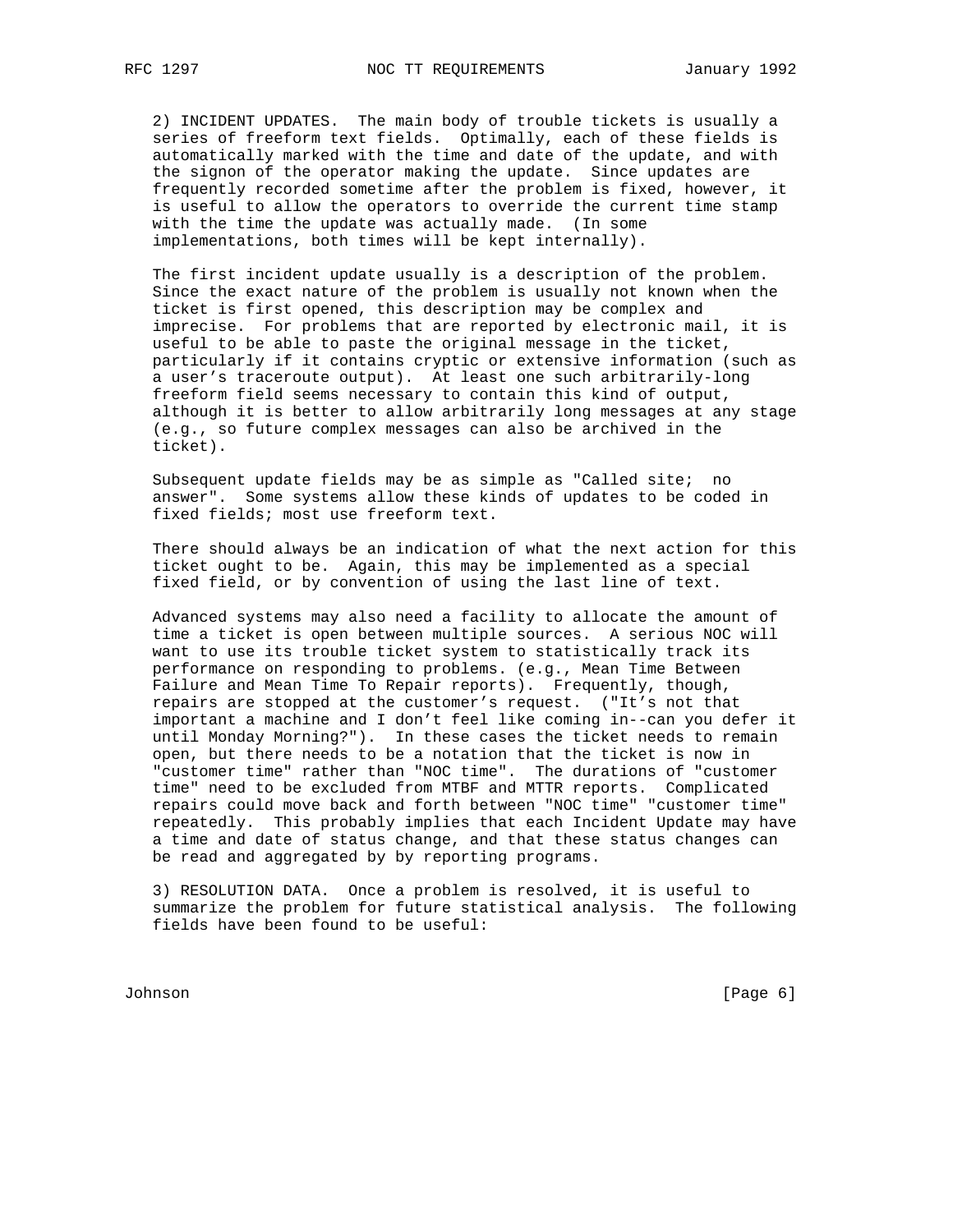- Time and Date of resulation (for outage duration).
- Durations (can be calculated from time of resolution and incident report "customer/NOC time" stamps).
- Resolution (one line of description of what happened, for reports).
- Key component affected (for MTBF and similar reports).
- Checked By -- a field for supervisors to sign off on ticket review.
- Escalated to -- for reports on how many problems require non-NOC help.
- Temp a database field that can be used to store temporary "check marks" while making statistical investigations.

USER, TROUBLE, and ENGINEERING Ticket System(s)

 The primary level of an Network Operations trouble ticket is the "problem" or "trouble": a single malfunctioning piece of hardware or software that breaks at some time, has various efforts to fix it, and eventually is fixed at some given time.

 The primary level of an Network Information Center ticket, however, might well be the "user complaint". A single network failure might well produce a large number of individual user phone calls and hence "user complaint" tickets. A NIC may want to use tickets to track each one of these calls, e.g., to make sure each user is informed and satisfied about the eventual resolution of the single hardware problem.

 In addition, NOCs (or Engineering Staffs) may want to track systematic problems. The staff may know, for instance, that a particular router is old and fragile, or that a particular section of their network doesn't have enough redundancy. It may be useful to open an "Engineering Ticket" on these known problems, providing a place to record history and notes about the problem, for use in further engineering or funding discussions.

 Even further "Meta" tickets could be described, having to do with such issues as whether the current trouble ticket fields, reports, and operation procedures were sufficient to handle current problems.

 It would be very convenient to be able to build all of these systems on the same platform, and to allow each type of ticket to easily reference other types. Multiple "user complaint" tickets, then, might might explicitly point to a single "trouble" ticket. Multiple trouble tickets representing independent failures would then point to a single "engineering" ticket, which described the systematic problem. Multiple engineering tickets could point to a single "meta" ticket, if appropriate.

Johnson [Page 7]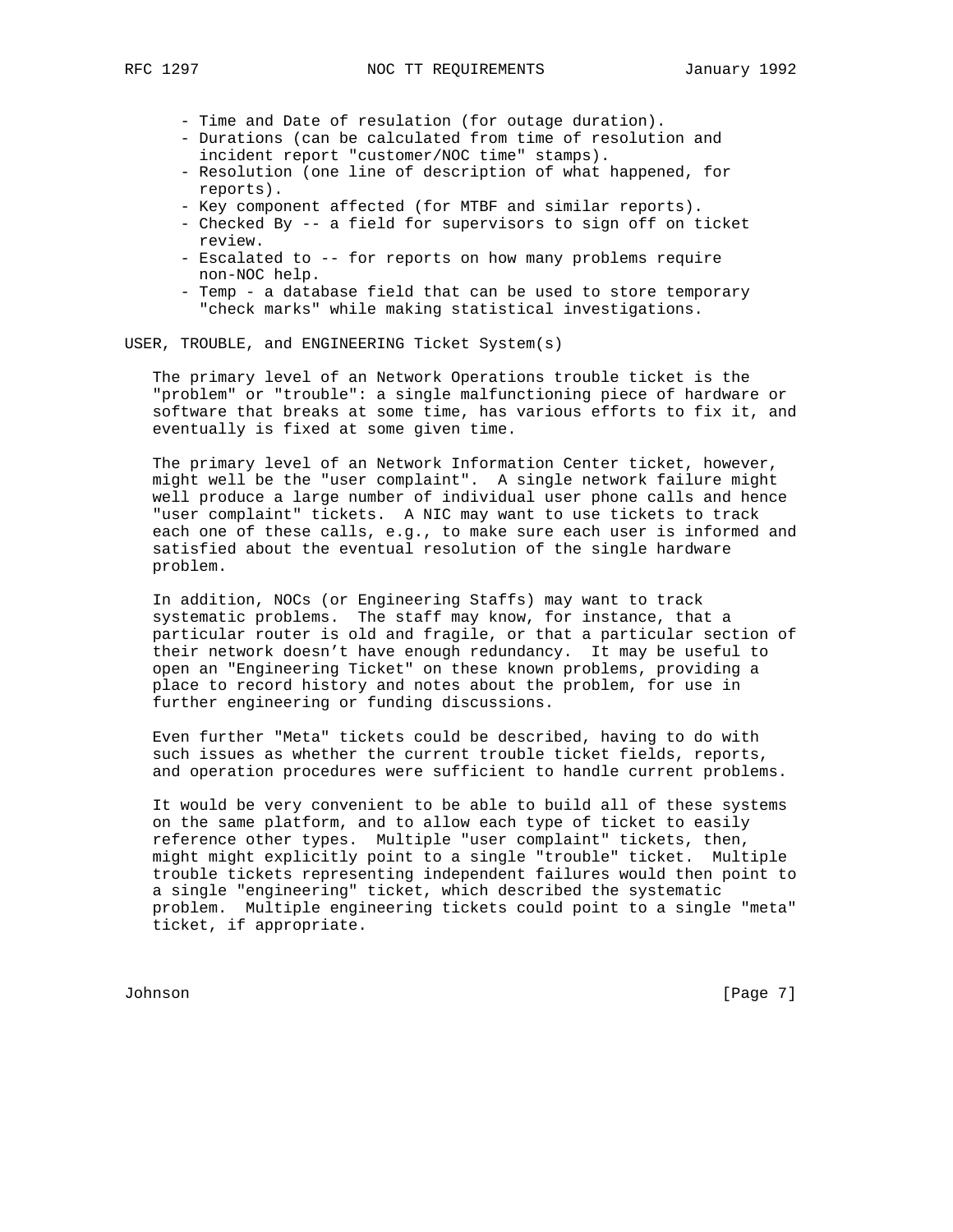# ASSISTED ENTRY AND DATA VERIFICATION

 Data (particularly in fixed fields) is only useful for searching if it is entered in consistent formats. A trouble ticket system needs to help operators fill these fields with the correct format of information. This can be done using assisted entry (menus of acceptable choices), verification routines which check against internal lists or external databases (see next section), or other computer checking.

 Some database systems allow a customized "help" screen to be associated with each field, helping new (and experienced) operators by making context-sensitive trouble ticket system documentation available at every field.

 Very complicated help or operator-guidance systems can be built out of Expert System technology. This could be as simple as help screens, or help screens with database information inserted (e.g., site contact names and phone numbers). Or it could involve hints to the operator, based on current network conditions. Or it might even ask the operator to run tests and to type in the results. (See EXPERT SYSTEMS, below).

### INTEGRATION

 To be maximally efficient and useful, a Trouble Ticket system needs to integrate well with most of the rest of the NOC tools. These include:

 1) OPERATOR WINDOW ENVIRONMENT. A NOC Operator needs access to many pieces of information simultaneously, and therefore is well served by a good windowing environment. The Trouble Ticket system needs to run within this larger windowing system, so that the operator can debug, consult databases, use Email, field alerts, and keep an eye out for other emergencies while working on a trouble ticket. It is also useful to be able to run two trouble ticket sessions simultaneously, for example, to allow an operator to search for related tickets while he is in the middle of updating another ticket. Cut and Paste between these various screens is mandatory, to allow easy recording of technical details in the trouble tickets.

 2) ALERT MONITORING SYSTEM. Trouble tickets are often opened in response to machine alerts; it ought to be easy to open a trouble ticket directly from the alert tool. When a ticket is opened this way, information about the alert and the machine involved ought to be automatically filled into the ticket. (There are various opinions about whether trouble tickets ought to be opened

Johnson [Page 8]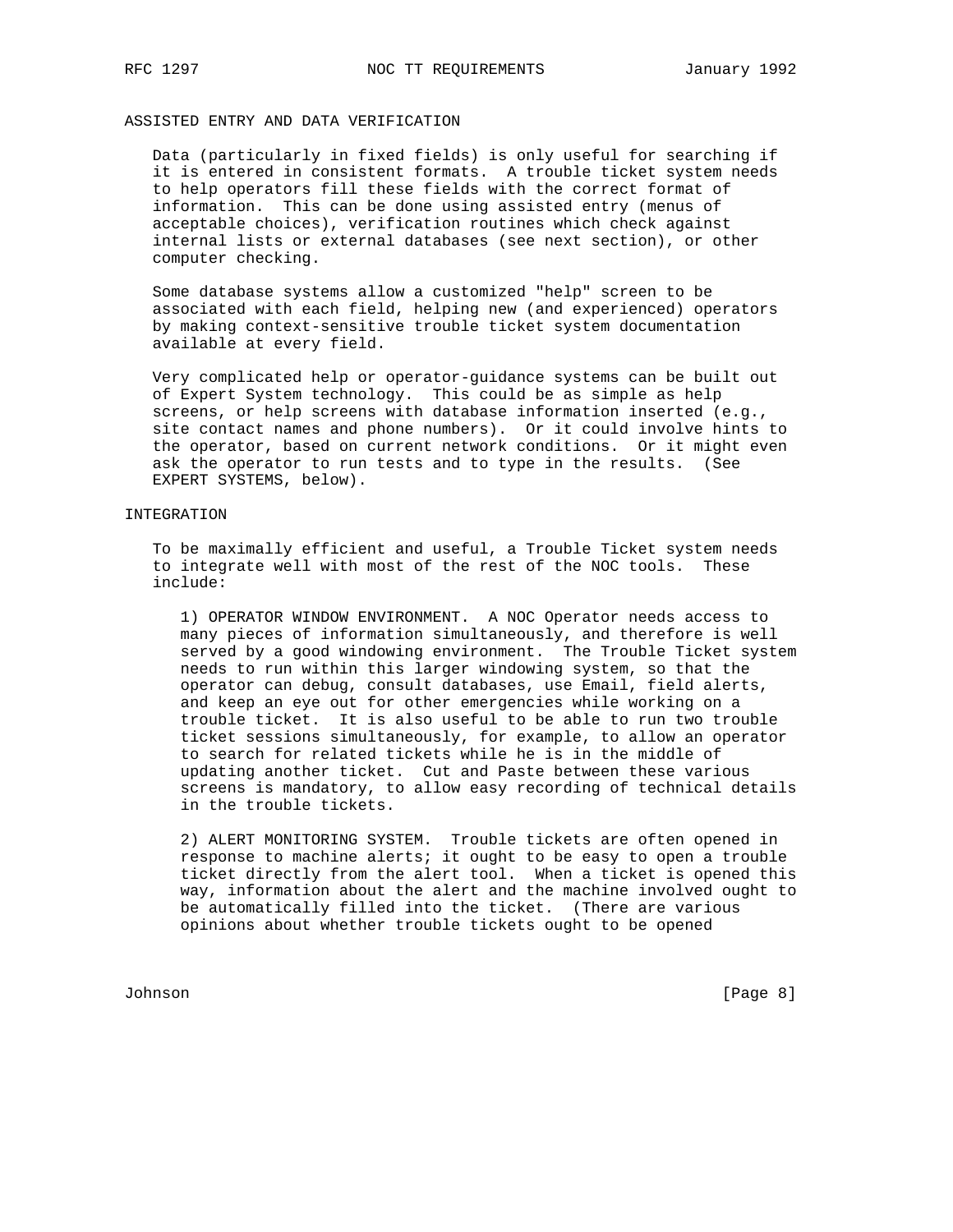automatically without operator intervention. This operator's opinion is that an operator acknowledgement should be required, but this point is debated enough that designers of a new system probably should support either option).

 The Alarm Clock feature of the trouble ticket system also generates alerts. These alerts ought to feed gracefully into the Alert Monitor system, so that the operators will get all of their alerts from one place.

 3) DATABASE CONNECTIONS. A good trouble ticketing system will query NOC databases to automatically fill out trouble ticket fields where possible. This can be used for:

- Filling out Network Operator information (e.g., phone number) based on the NetOp's signon id.
- Filling in contact information based on machine name.
- Filling in circuit numbers based on link description.
- Filling in alarm clock or escalation time fields based on the machine or link name and on time of day.
- Filling in machine serial numbers based on configuration database.

 4) MACHINE QUERYABLE INFORMATION. It could also be possible for a trouble ticket system to make standard queries of the network itself when a trouble ticket is opened: e.g., the system could request and store current machine configurations whenever a ticket was opened for that machine. On some systems, hardware serial numbers are obtainable by software query directly to the machine.

 5) ELECTRONIC MAIL. Problem notification often comes via electronic mail; it must be possible to easily open a ticket and include the original mail message within the ticket as part of the initial problem description. When extremely technical messages come in from network engineers, it is useful to allow those messages to be included verbatim, rather than forcing less technical network operators to rephrase the messages or to force them into predefined formats. Later update messages should also be easily includable. Possibly: tickets could be opened automatically for mail messages to certain mailboxes. A response system saying "Your request has been received and assigned ticket number ####" might be desirable.

 Information within trouble tickets must also be easily available (possibly just via the windowing system) for inclusion in Email messages to engineers and others.

 Scheduled (e.g., daily) reports must also be easily generated into the Email system.

Johnson [Page 9]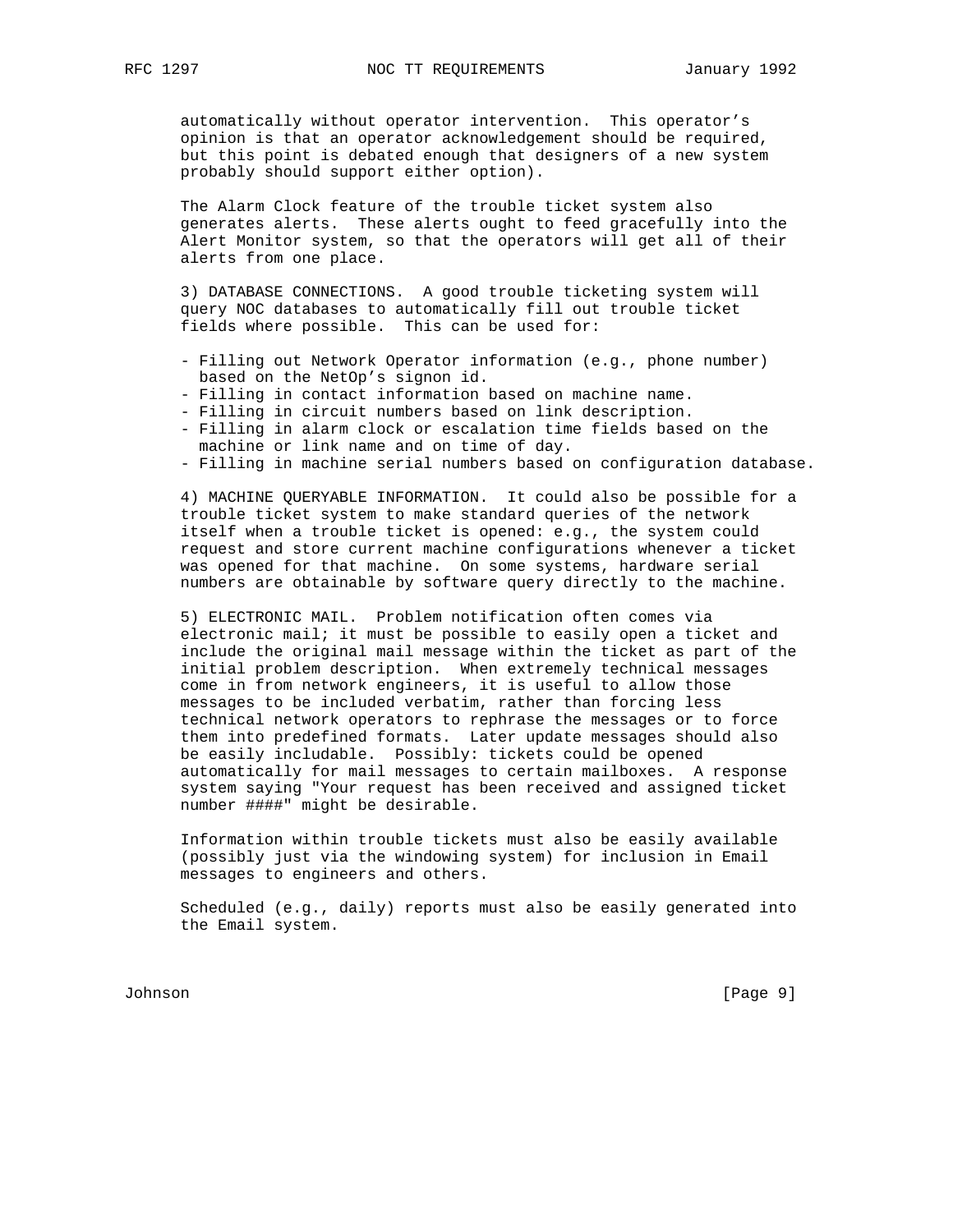6) DISPATCHING AND NOTIFICATION SYSTEMS. An important real-time aspect of Network Operations is notifying users, technical contacts, and administrators of various classes of problems. The rules for who gets notified of what can be very arbitrary and complex, and can involve electronic mail, notices in computer conferences, automatic beeper pages, and synthesized voice announcements. It would be good for a trouble ticket system to provide for automatic (or operator initiated) notification of the appropriate channels for the current ticket (based on network, machine, severity of problem, duration of the problem, escalation guidelines, etc).

 Databases associated with the trouble ticket system may also have lists of specific people to contact about outages for particular machines. These "who to inform" lists can facilitate customized notification messages directly from the trouble ticket system.

 It may also be possible to dispatch experts directly from the trouble tickets system. IBM's ECCO system allows allows customers to directly dispatch Service Engineers from machine interactions. Many NOCs also use computer hooked to modems to automatically page engineers. This kind of dispatching should be available from within the trouble ticket system (along with an automatic note into the trouble ticket that the engineer has been dispatched).

 7) OTHER TROUBLE TICKET SYSTEMS. When the NOC generates a trouble ticket, it often immediately calls up a telco or another Internet NOC, who proceed to open their own ticket. The Internet Engineering Task Force User Connectivity Working Group is also proposing a national trouble ticket tracking system, which would need updating from individual NOC trouble ticket systems. A state-of-the-art trouble ticket system could have provisions for transferring tickets and ticket information in and out of other such systems.

 8) NETWORK ACCESS. Some older trouble ticket systems assumed that anyone with a need to access the information would obtain a signon and learn to use that system. The range of people with a need for trouble ticket information is now too great to allow this assumption. A good system now needs to be able to support network query for tickets and summary reports, as well as Email delivery of scheduled reports.

 9) SUBROUTINE INTERFACE. To allow for ad-hoc and currently unanticipated needs, the trouble ticket system needs to support a full-function set of subroutine calls. These subroutines will allow construction of further trouble ticket functionality not yet specified.

Johnson [Page 10]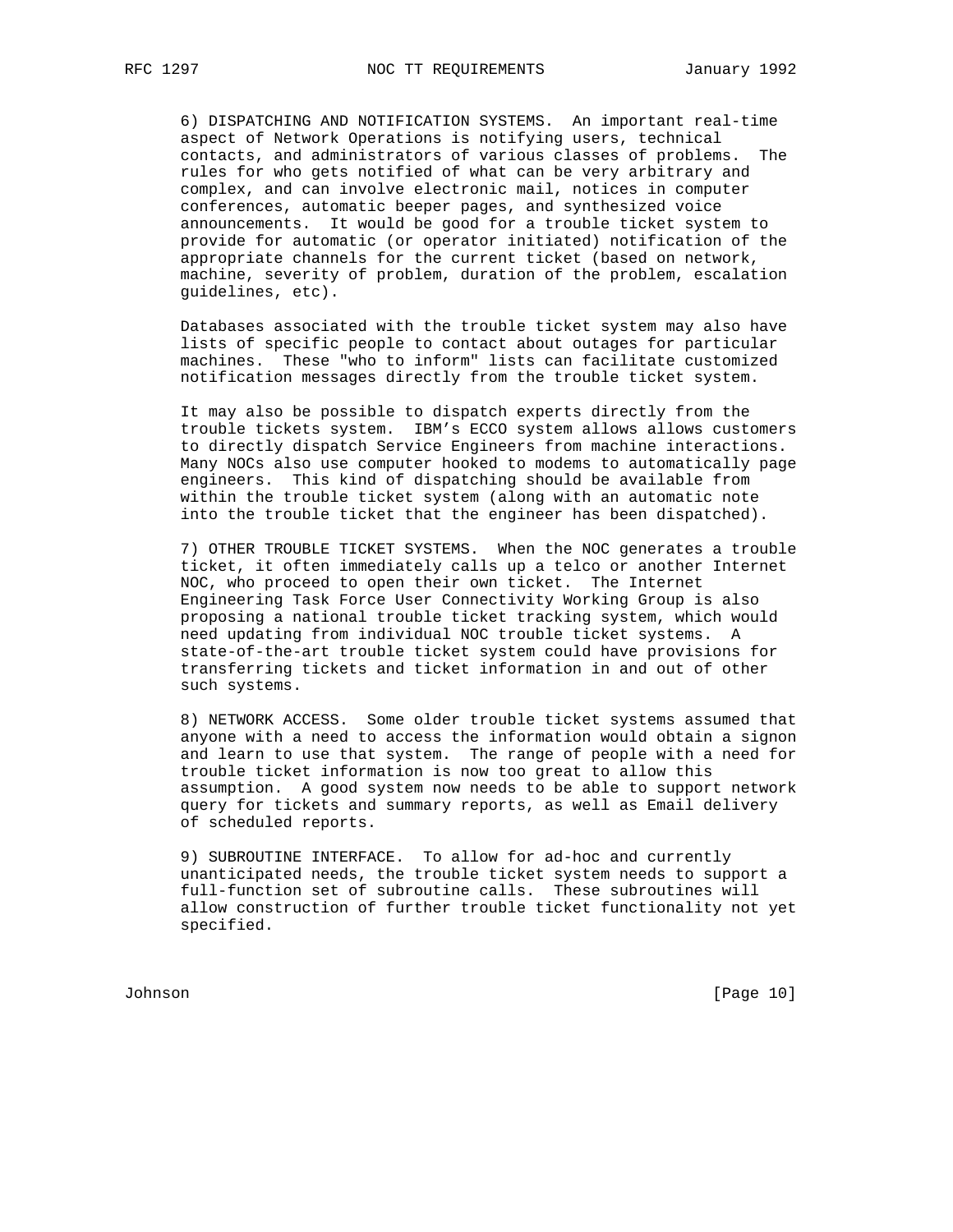10) EXPERT SYSTEMS. Network debugging is a very promising area for expert system and artificial intelligence applications. But such an algorithm should require access to the alert monitoring system, configuration and change control systems, to the network itself, and also to the information in the trouble ticket system. A good future system then needs to make this information available (probably via the subroutine interface mentioned above), and to also allow the Network Operators to invoke the artificially intelligent debugging from within a trouble ticket (including its output as part of the ticket dialogue).

 11) GRAPHICS/REPORT Capability. Statistical and graphical displays about trouble ticket data need to be compatible with tools used to generate reports, news letters, etc.

#### OTHER CONSIDERATIONS:

 1) INTERACTIVE SPEED. The system must be fast enough to be used interactively. NetOps need to answer questions over the phone in real time; good answers cannot be given if every query takes a couple of minutes. More importantly, the NetOps need the trouble ticket system in order to get information necessary to fix the network. If looking for old or currently-open tickets takes more than a few seconds, it won't be done. If updates take very long to make, then updates won't be recorded, or they will be recorded long after the event (with corresponding loss of accuracy). (Our Operators have asked for a single-line "update this ticket with this message" utility that would let them avoid even retrieving the ticket for simple updates!) Any time spent waiting reduces NetOp productivity and Network reliability.

 2) BACKUPS AND RELIABILITY. The trouble ticket system is absolutely crucial to both immediate and long-term operation of the NOC. Good systems could back up all data several times an hour to an auxiliary processor. That processor should be accessible for immediate use in case of failure of the primary system.

 3) HISTORY AND ARCHIVING. A trouble ticket system is a constantly-growing database system. Old tickets need to be removed from the system at some interval (a year? several years?) and archived. These archives should also be restorable for long term history processing.

 4) PRIVACY AND SECURITY. The ability to enter, append, and modify tickets should be controlled by id and password. Permissions should be specifiable on a per-field basis. General read access to tickets (or portions of tickets) also needs to be restricted,

Johnson [Page 11]